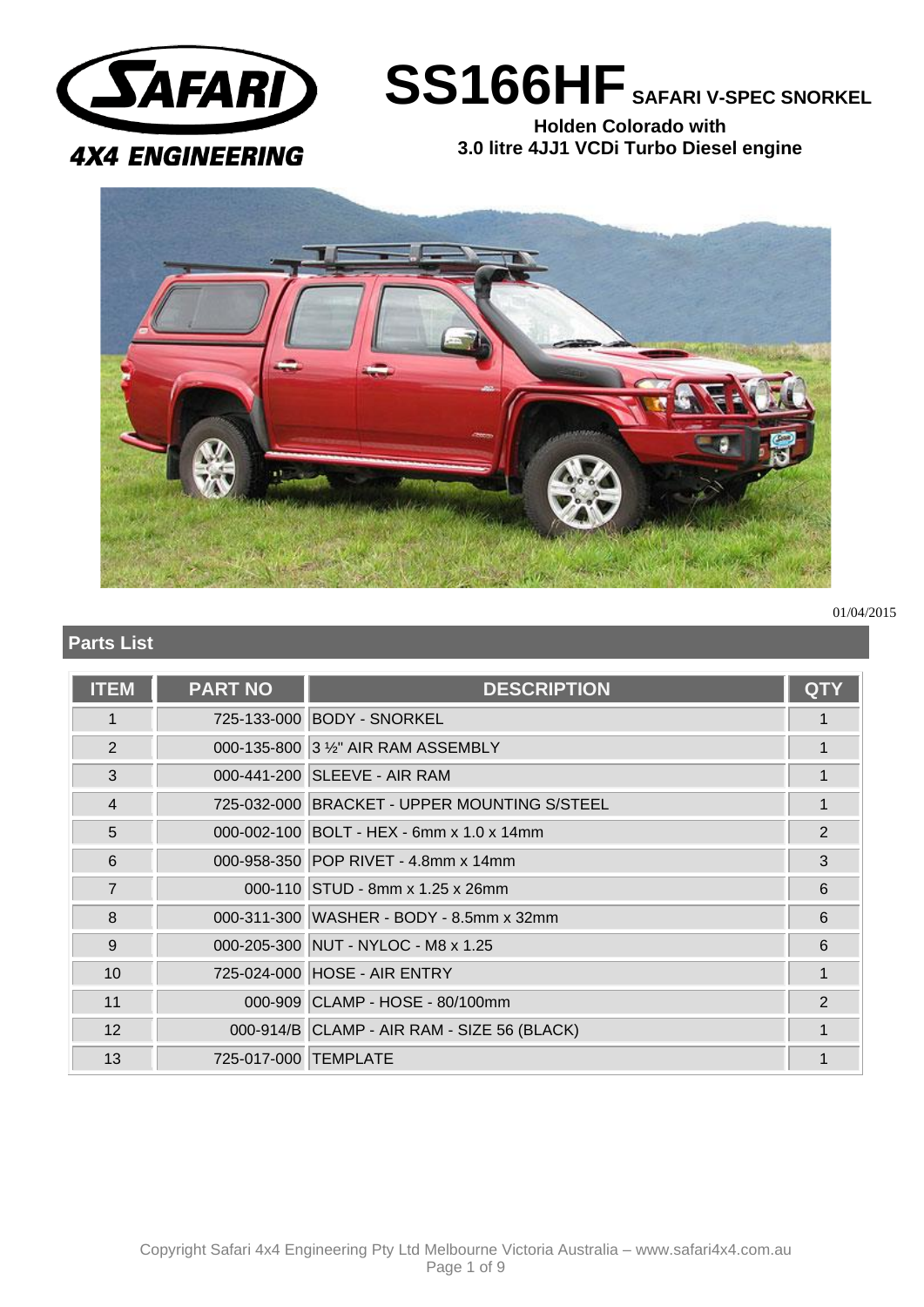

**SS166HF SAFARI V-SPEC SNORKEL**

**Holden Colorado with 3.0 litre 4JJ1 VCDi Turbo Diesel engine**

## **Installation Guide**

Fitment to:

Special Tools:

- Right Hand Side
- 95mm hole saw • step drill
- prep-wash
	- masking tape
- Fitting Time:
- 120min

**1**

- pop rivet gun • scribe
- 
- 
- Sikaflex 227 Adhesive Sealant
- Loctite 243 Threadlocker
- touch-up paint Loctite 406 Instant Adhesive

**Prior to commencing the installation, it is the installer's responsibility to verify that all components and particularly the template (Item 13) are correct.**

**NB: The SS166HF snorkel system has not been tested on vehicles fitted with an automatic transmission.**

Disconnect the battery and remove the engine control unit (ECU). Cover the ECU plugs to prevent foreign particles from entering the ECU plugs and sockets.



- **2** Remove the following in accordance with the factory service manual.
	- RHS inner quard liner Air cleaner assembly RHS flare (if fitted to vehicle)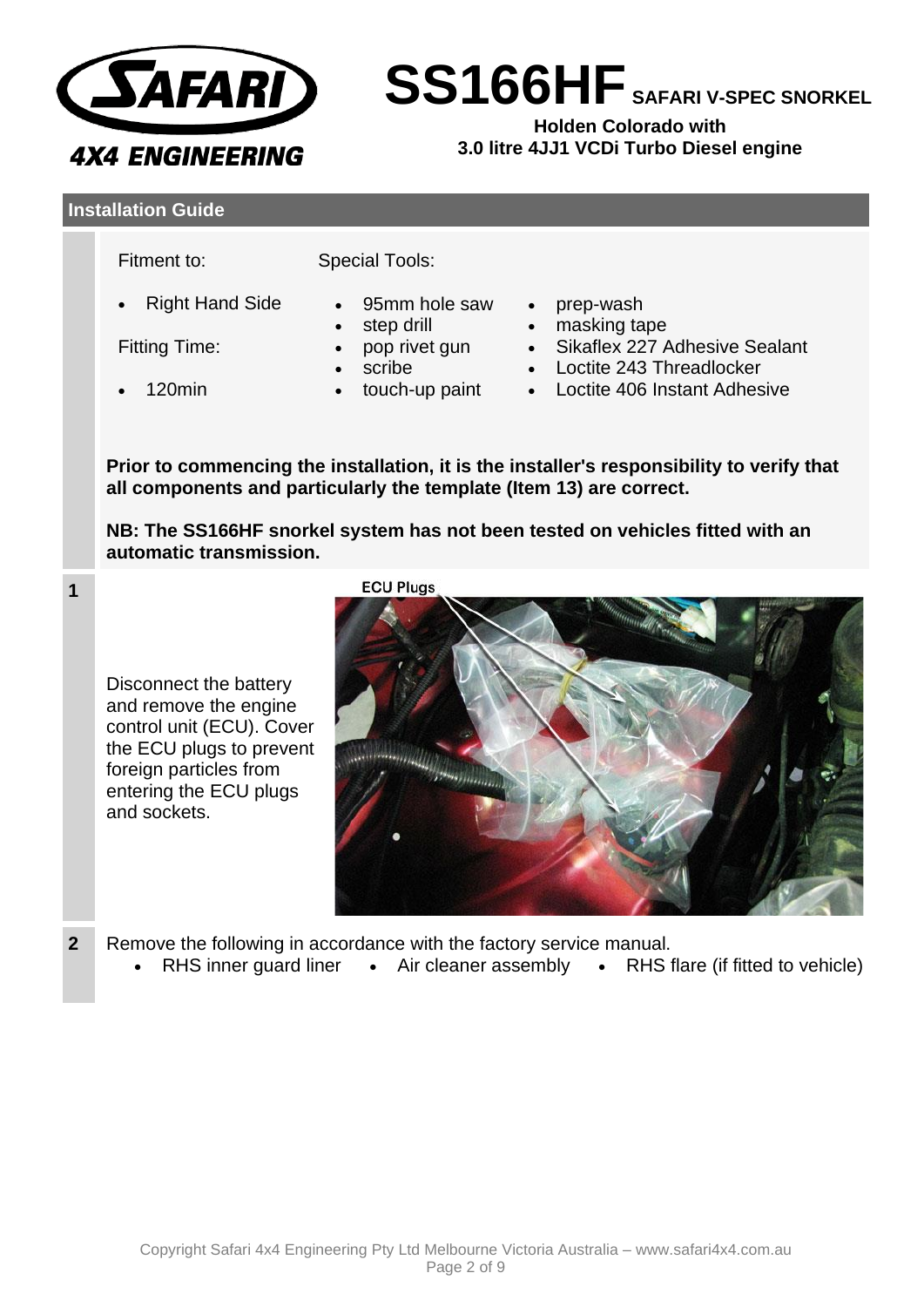#### **Remove and Discard**

Remove and discard the air entry duct from the inner guard.



Tape the template (Item 13) to the rear and upper edges of the RHS guard panel.

With the template correctly positioned, mark all of the hole positions with a felt tip pen.

Remove the template.

Drill a pilot hole for each marked hole position.

Use a step drill to drill the six mounting holes to 16mm diameter.

Drill the snorkel body outlet hole with a 95mm diameter hole saw.

Deburr and paint holes to

prevent rust.



**Drill 16mm Diameter** 



**3**

**4**

**5**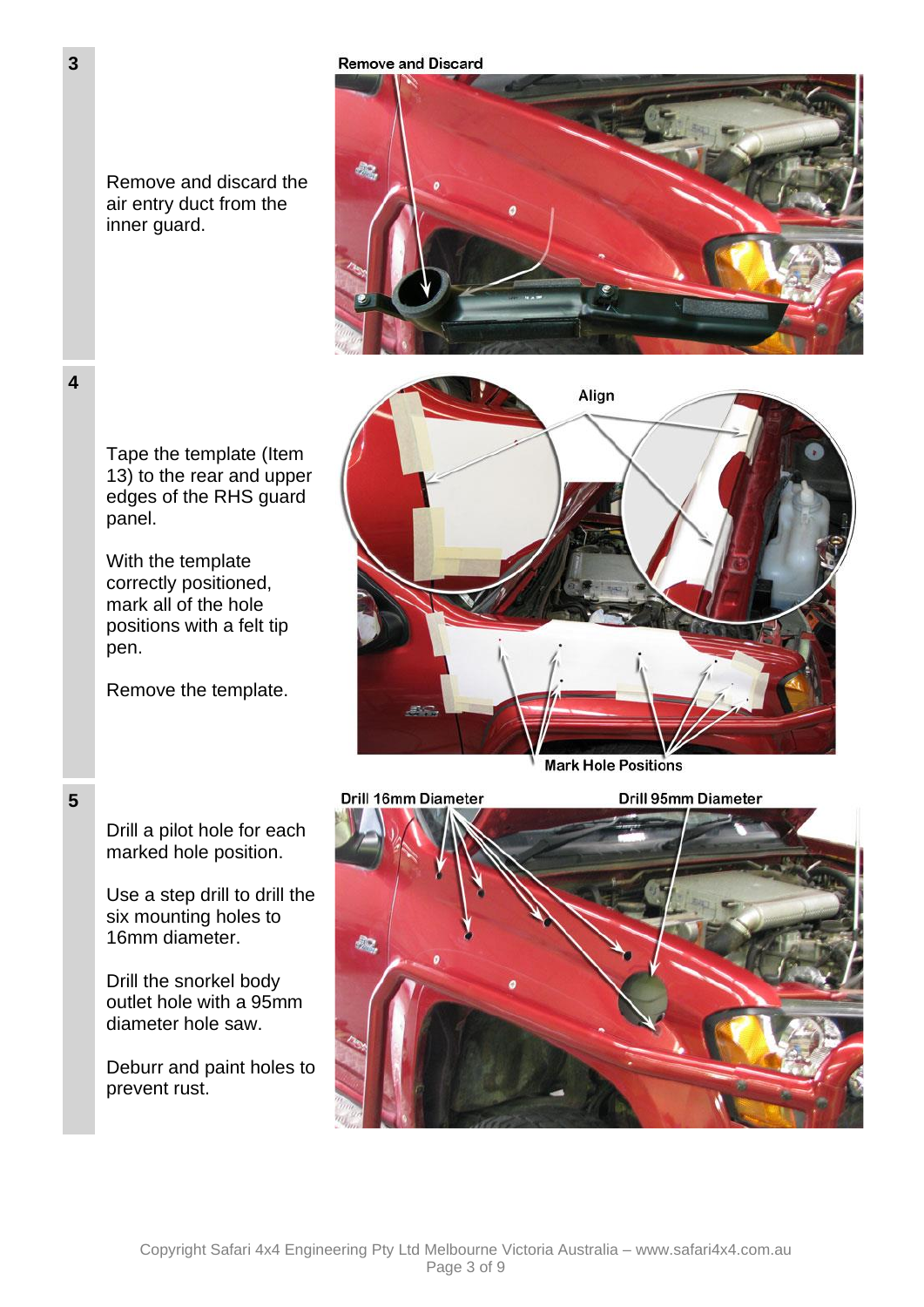Apply Loctite to each of the mounting studs (Item 7) and install the studs finger tight into the snorkel body mounting inserts.

**7** Measure 65mm down from the top of the snorkel body and mark the circumference.

> Slide the air ram sleeve (Item 3) over the top of the snorkel body (Item 1) and align the bottom of the sleeve with the 65mm mark.

> Lift the edges of the sleeve (Item 3) and apply several small dabs of Loctite 406 Instant Adhesive or similar to secure the sleeve in position.

**8** Detach the A-Pillar section of the rubber weather seal moulding.

> With the RHS front door open, carefully place the snorkel body (Item 1) onto the guard panel.

With the snorkel body correctly positioned, push the upper mounting bracket up against the windscreen trim and mark the three upper mounting bracket hole positions with a scribe.





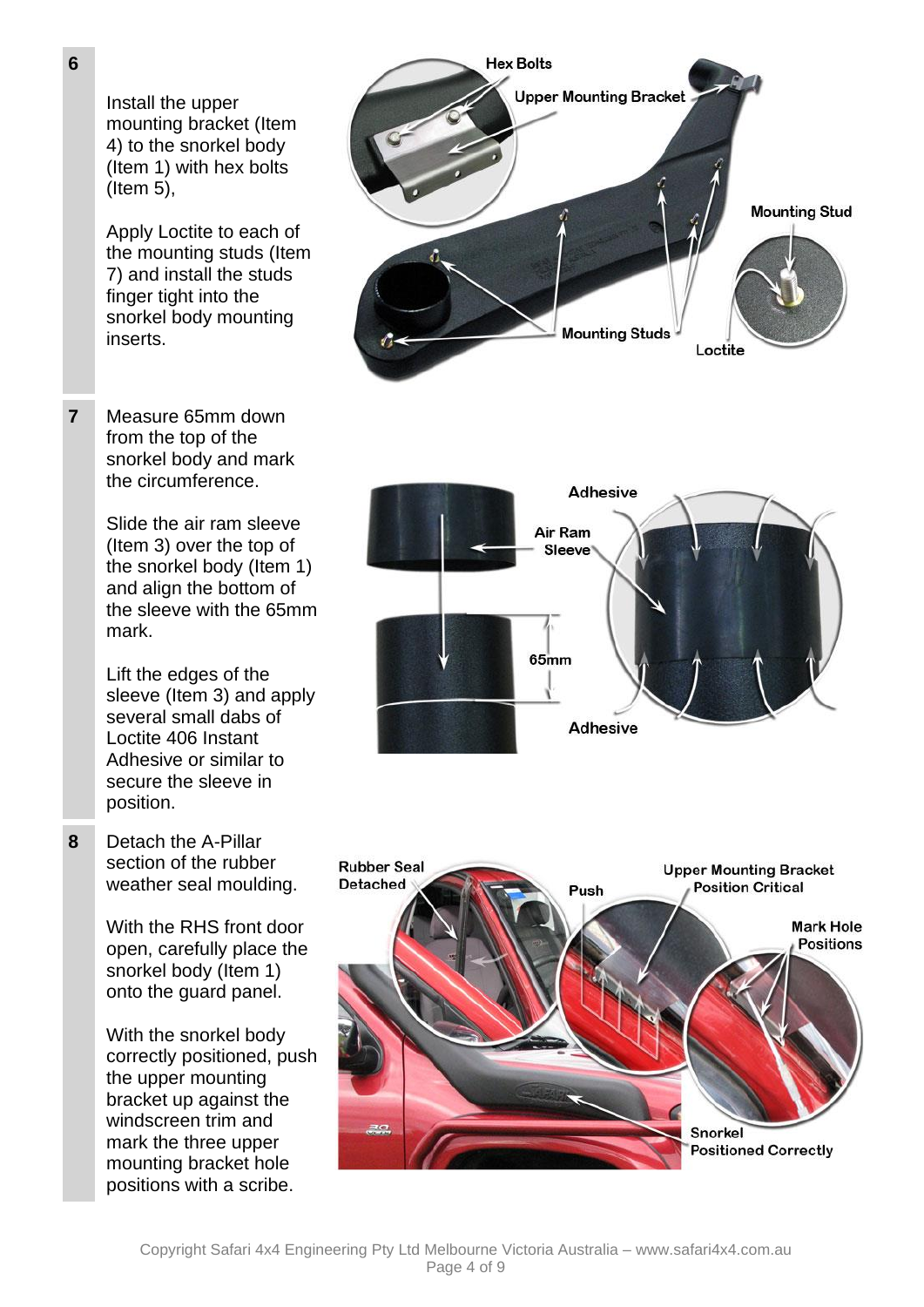**9** Remove the snorkel body **Marked Upper Mounting** Drill 5mm Dia. (Item 1) from the guard **Bracket Hole** panel and remove the **Positions** upper mounting bracket (Item 3) from the snorkel body. Drill a pilot hole in the centre of each marked hole position and then drill to 5mm diameter. Debur and Paint Deburr and paint holes. **10** Apply a small amount of Install with pop-rivets Sikaflex sealant to the underside of the upper mounting bracket (Item 3) and install the upper mounting bracket to the A-pillar with three poprivets (Item 6). Clean up excess sealant and then refit the rubber weather seal moulding to the A-pillar ensuring that the moulding clips back **Apply Sealant** into the channel correctly. **11 Air Cleaner Housing** Remove the pre-spinner Pre-Spinner assembly from the air Pre-Spinner cleaner housing base. Inlet Remove and discard the pre-spinner inlet. **12 Adhesive Sealant Remove Retaining** Use a die grinder or Lugs coarse file to remove the retaining lugs from the pre-spinner snout as shown. Unclip and disassemble the pre-spinner assembly. Apply adhesive sealant to the mating surfaces in order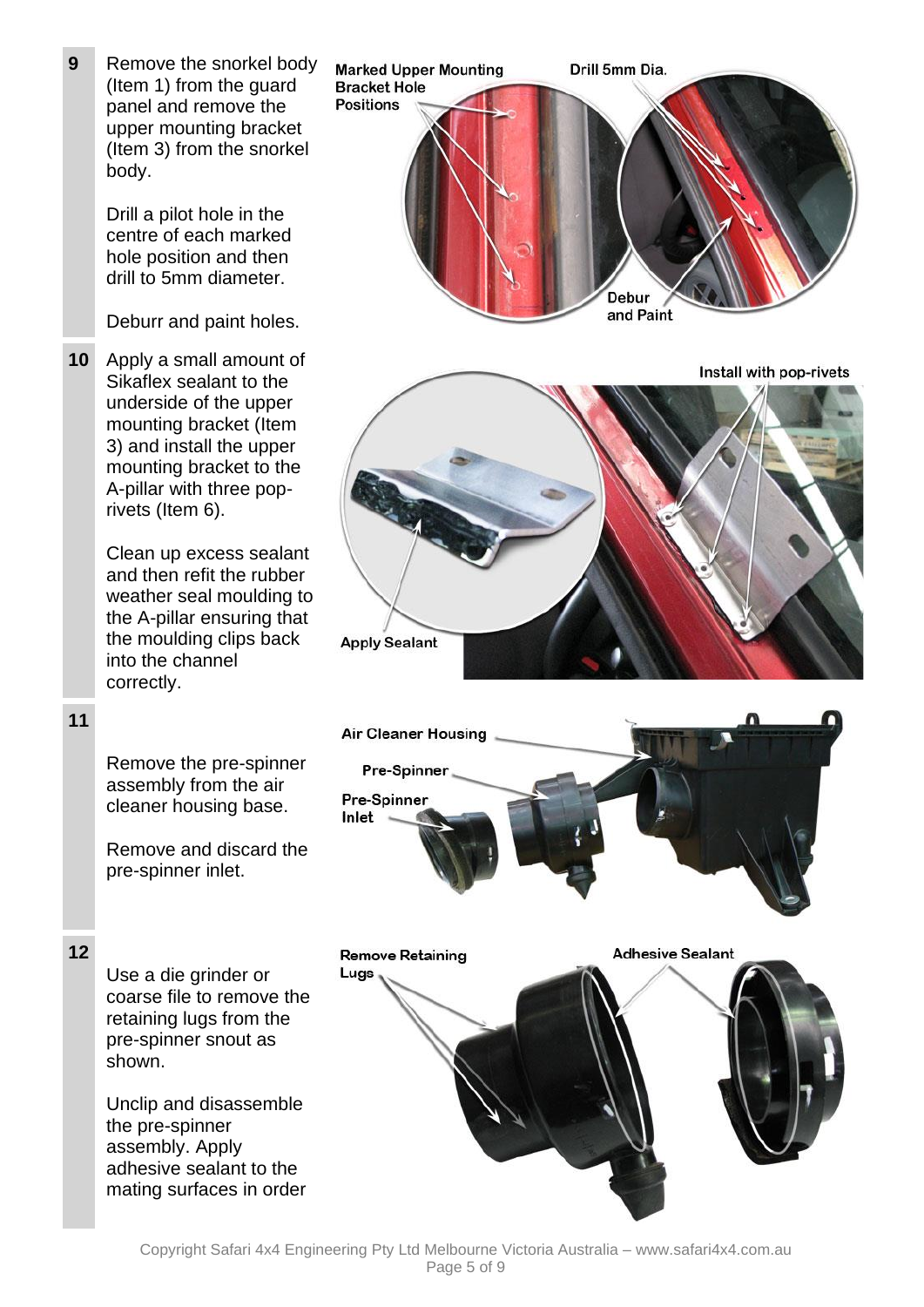to make the connection water-proof.

Reassemble the prespinner and wipe away any excess sealant.

**13**

Apply adhesive sealant to the mating surfaces of the air cleaner housing inlet and the pre-spinner.

Install the pre-spinner to the air cleaner housing.



## **Installer's Option**

The air cleaner housing base/underside and the pre-spinner have drain openings that may permit water to enter the air intake.

It is up to the installer to decide whether they should be sealed.



### **14**

Working from inside the wheel arch area, install the air entry hose (Item 10) through the standard hole in the inner guard panel.

Install an 80/100mm hose clamp (Item 11) loosely at each end of the air entry hose.

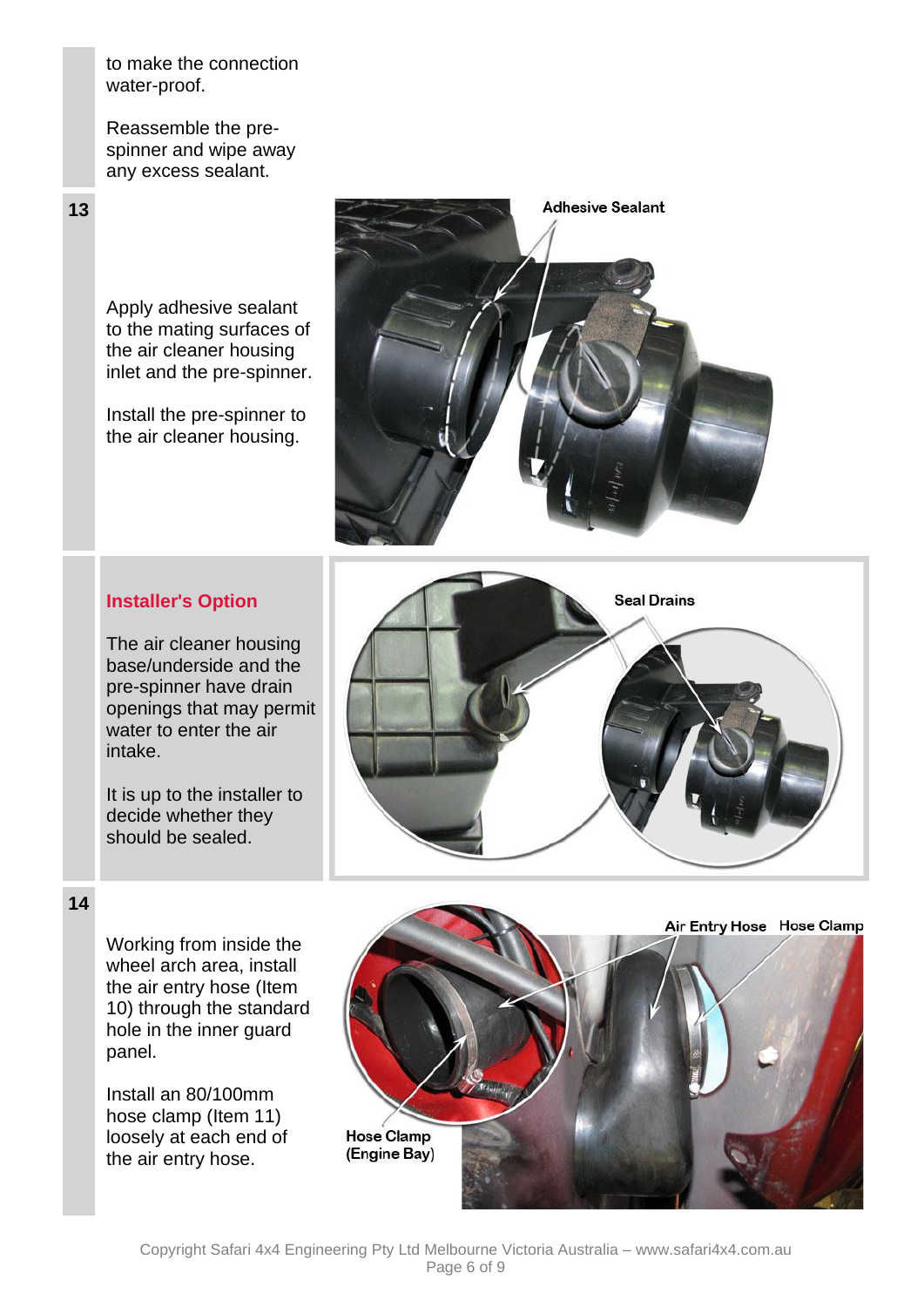**15** Rotate the air entry hose (Item 10) so that the other end is aligned with the 95mm hole previously drilled into the guard panel.

> Lightly lubricate the inside surface of the air entry hose (Item 10) and Install the air cleaner assembly whilst guiding the pre-spinner snout into the air entry hose (do not tighten the hose clamp (Item 11) until instructed in step 17).

Use the standard mounting hardware to secure the air cleaner housing.

**16** Install the snorkel body (Item 1) to the guard panel whilst guiding the snorkel body outlet into the air entry hose (Item 10).

> Fasten the snorkel body (Item 1) to the guard panel with body washers (Item 8) and Nyloc nuts (Item 9).

Fasten the snorkel body (Item 1) to the upper mounting bracket (Item 4) with two 6mm hex bolts (Item 5).